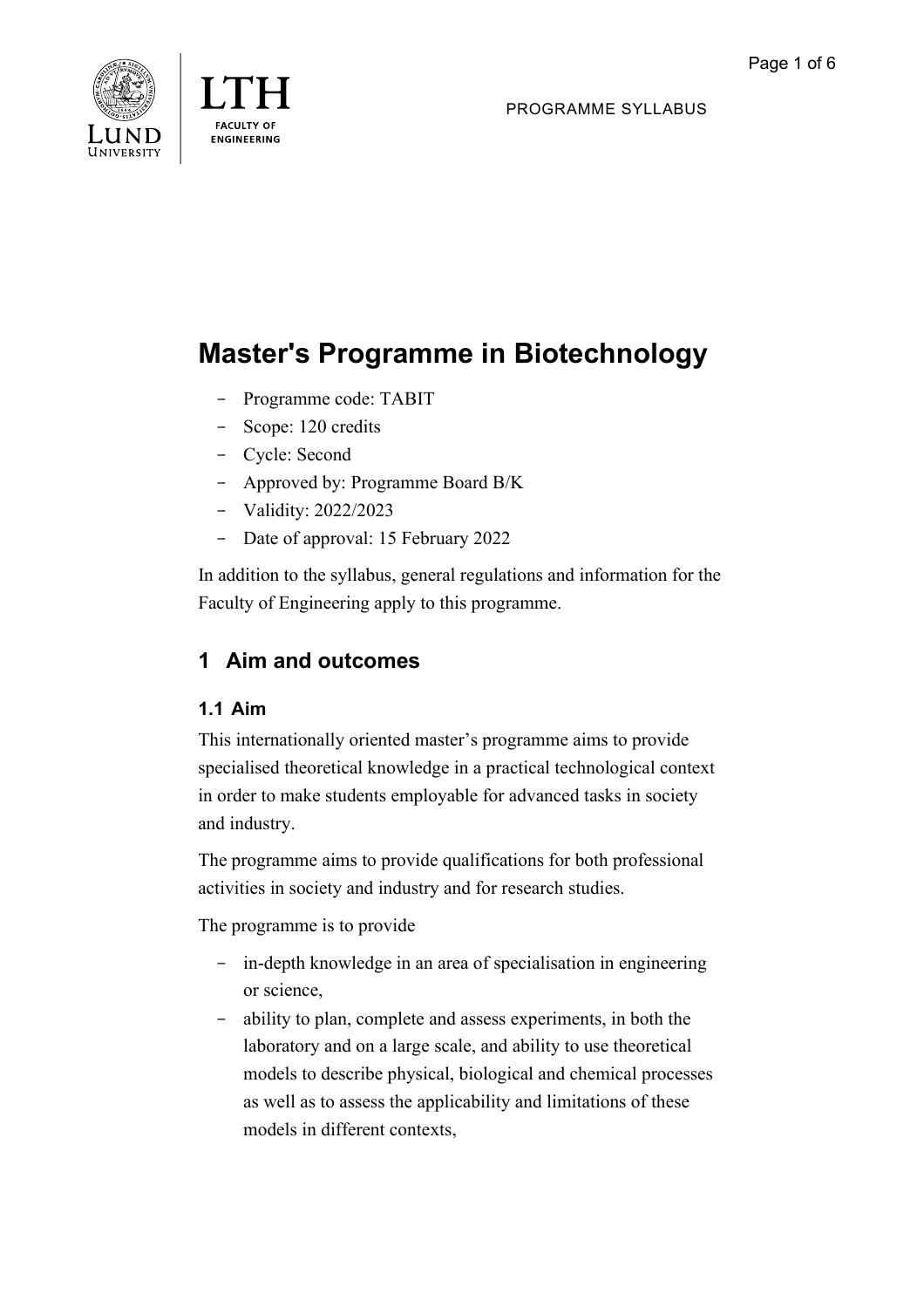- ability to select and design technical solutions for industrial production of bio-based products, with due regard to raw materials, energy, economics and sustainability in the system of industrial biotechnology,
- ability to create and develop products, and
- ability to consult specialised literature.

#### **1.2 Outcomes for a Degree of Master of Science (120 credits)**

(Higher Education Ordinance 1993:100)

#### **Knowledge and understanding**

For a Degree of Master of Science (120 credits) the student shall

- demonstrate knowledge and understanding in the main field of study, including both broad knowledge of the field and a considerable degree of specialised knowledge in certain areas of the field as well as insight into current research and development work, and
- demonstrate specialised methodological knowledge in the main field of study.

#### **Competence and skills**

For a Degree of Master of Science (120 credits) the student shall

- demonstrate the ability to critically and systematically integrate knowledge and analyse, assess and deal with complex phenomena, issues and situations even with limited information,
- demonstrate the ability to identify and formulate issues critically, autonomously and creatively as well as to plan and, using appropriate methods, undertake advanced tasks within predetermined time frames and so contribute to the formation of knowledge as well as the ability to evaluate this work,
- demonstrate the ability in speech and writing both nationally and internationally to report clearly and discuss his or her conclusions and the knowledge and arguments on which they are based in dialogue with different audiences, and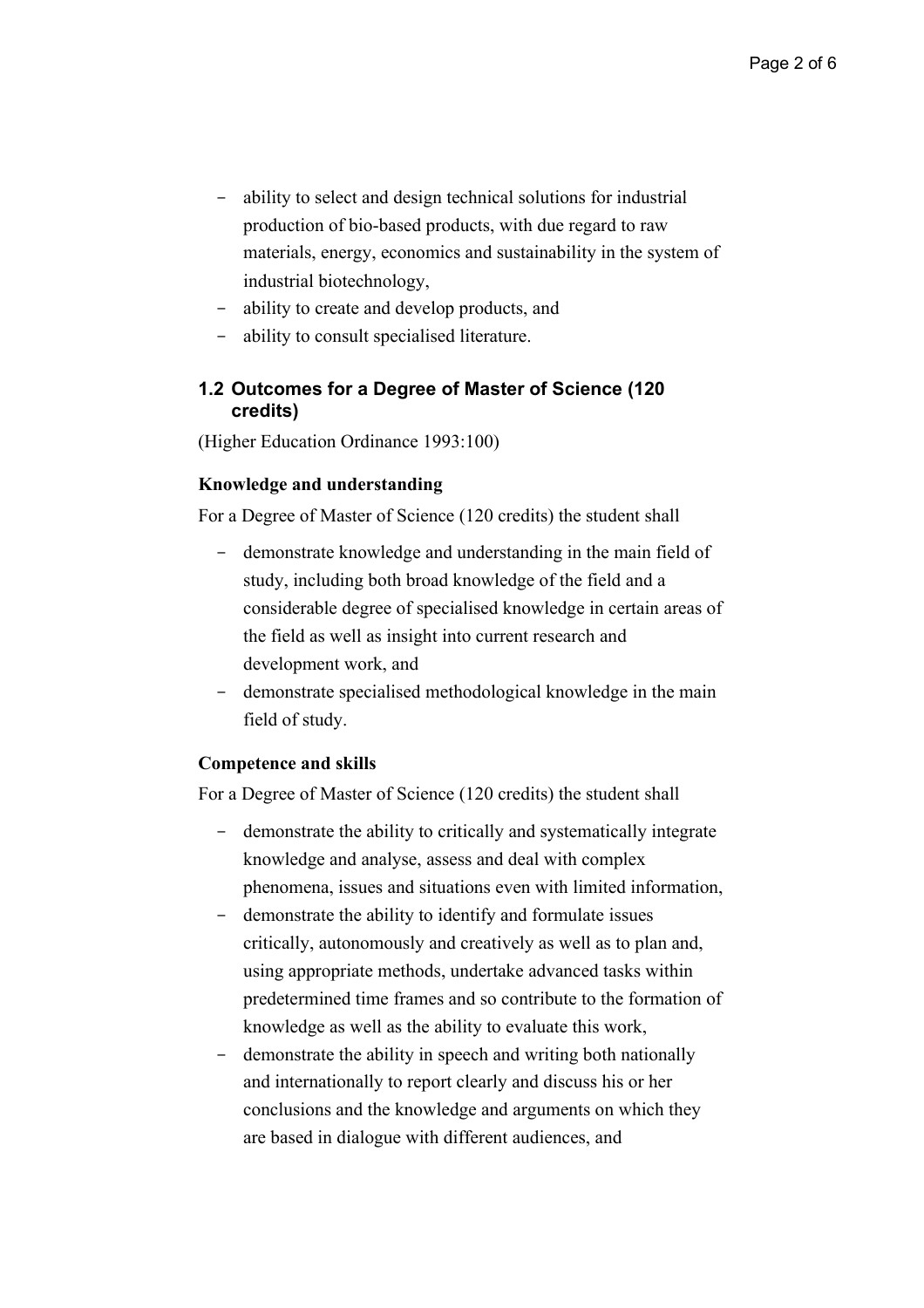- demonstrate the skills required for participation in research and development work or autonomous employment in some other qualified capacity.

#### **Judgement and approach**

For a Degree of Master of Science (120 credits) the student shall

- demonstrate the ability to make assessments in the main field of study informed by relevant disciplinary, social and ethical issues and also to demonstrate awareness of ethical aspects of research and development work,
- demonstrate insight into the possibilities and limitations of research, its role in society and the responsibility of the individual for how it is used, and
- demonstrate the ability to identify the personal need for further knowledge and take responsibility for his or her ongoing learning.

### **1.3 Specific outcomes for a Degree of Master of Science (120 credits)**

For a Degree of Master of Science (120 credits) students must demonstrate the knowledge and skills required for working independently in research and development or in another advanced context within the area of biotechnology.

#### **Knowledge and understanding**

For a Degree of Master of Science students shall

- demonstrate specialised knowledge of the disciplinary foundations of engineering and science relevant to the field of biotechnology,
- demonstrate the ability to analyse entire systems as well as their constituent parts in industrial production aided by biological catalysts, and
- demonstrate insight into current research and development work in the field.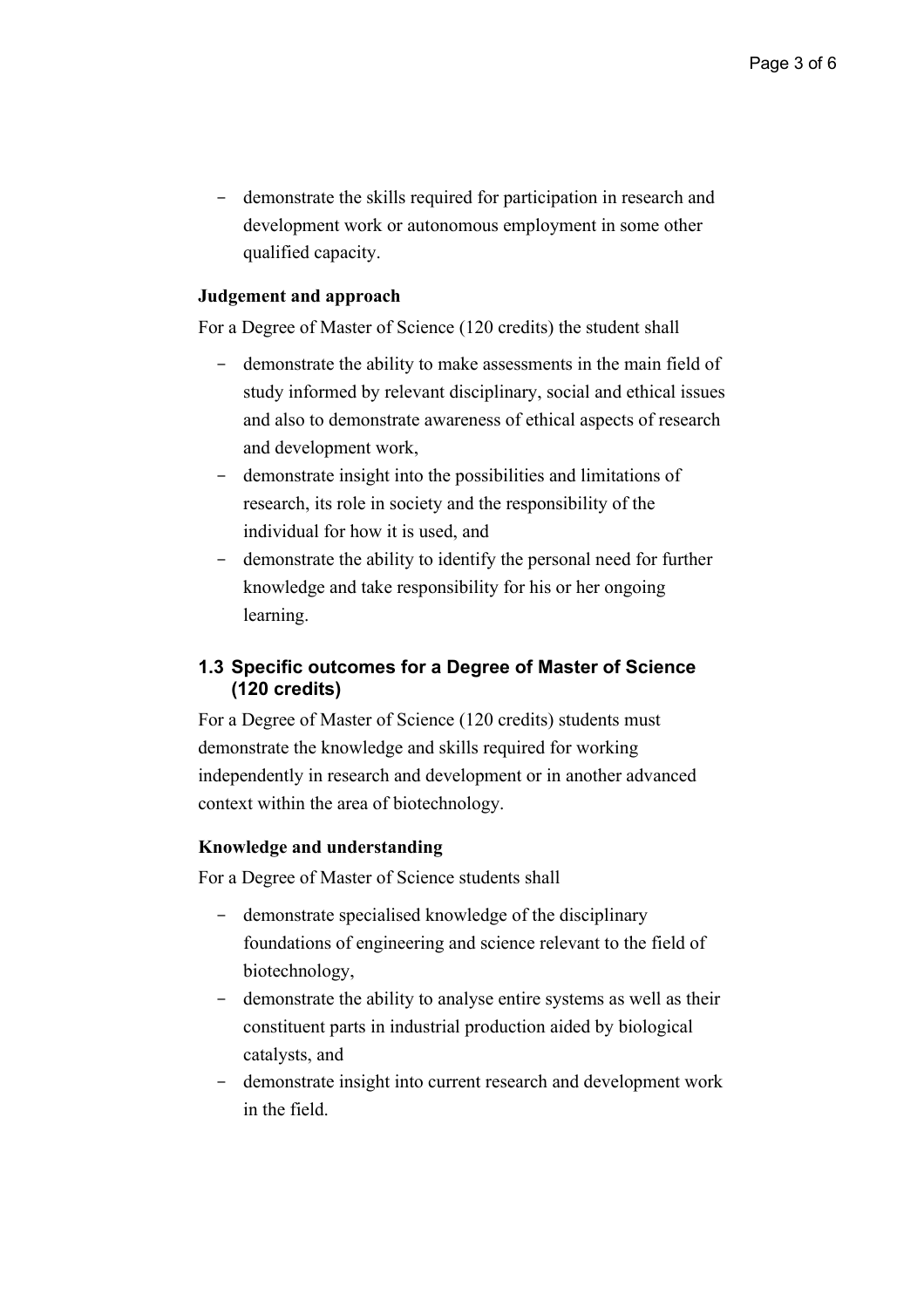#### **Competence and skills**

For a Degree of Master of Science (120 credits) students shall

- demonstrate the ability to identify, formulate and deal with complex issues in the field autonomously and with a holistic approach,
- demonstrate the ability to analyse and critically assess different technical solutions in the field,
- demonstrate the ability to participate in research and development projects in biotechnology,
- demonstrate the ability to acquire new knowledge in the field and integrate this with previous knowledge,
- demonstrate the ability to autonomously plan and complete advanced tasks in the field,
- demonstrate the ability to develop and design systems and processes of industrial biotechnology while taking into account the circumstances and needs of individuals, and the targets of local and global society for sustainable development, and
- demonstrate the ability to clearly report in speech and writing their knowledge and different types of project work, including background material, investigation and findings, to expert and non-expert audiences in international contexts.

#### **Judgement and approach**

For a Degree of Master of Science (120 credits) students shall

- demonstrate the ability to make assessments in the field informed by relevant disciplinary, social and ethical aspects,
- demonstrate the capacity for teamwork and collaboration with various constellations, and
- demonstrate the ability to identify their need for further knowledge in the field and to continuously develop and broaden their knowledge and skills in the field.

#### **1.4 Further studies**

On completion of the second-cycle degree, students have basic eligibility for third-cycle studies.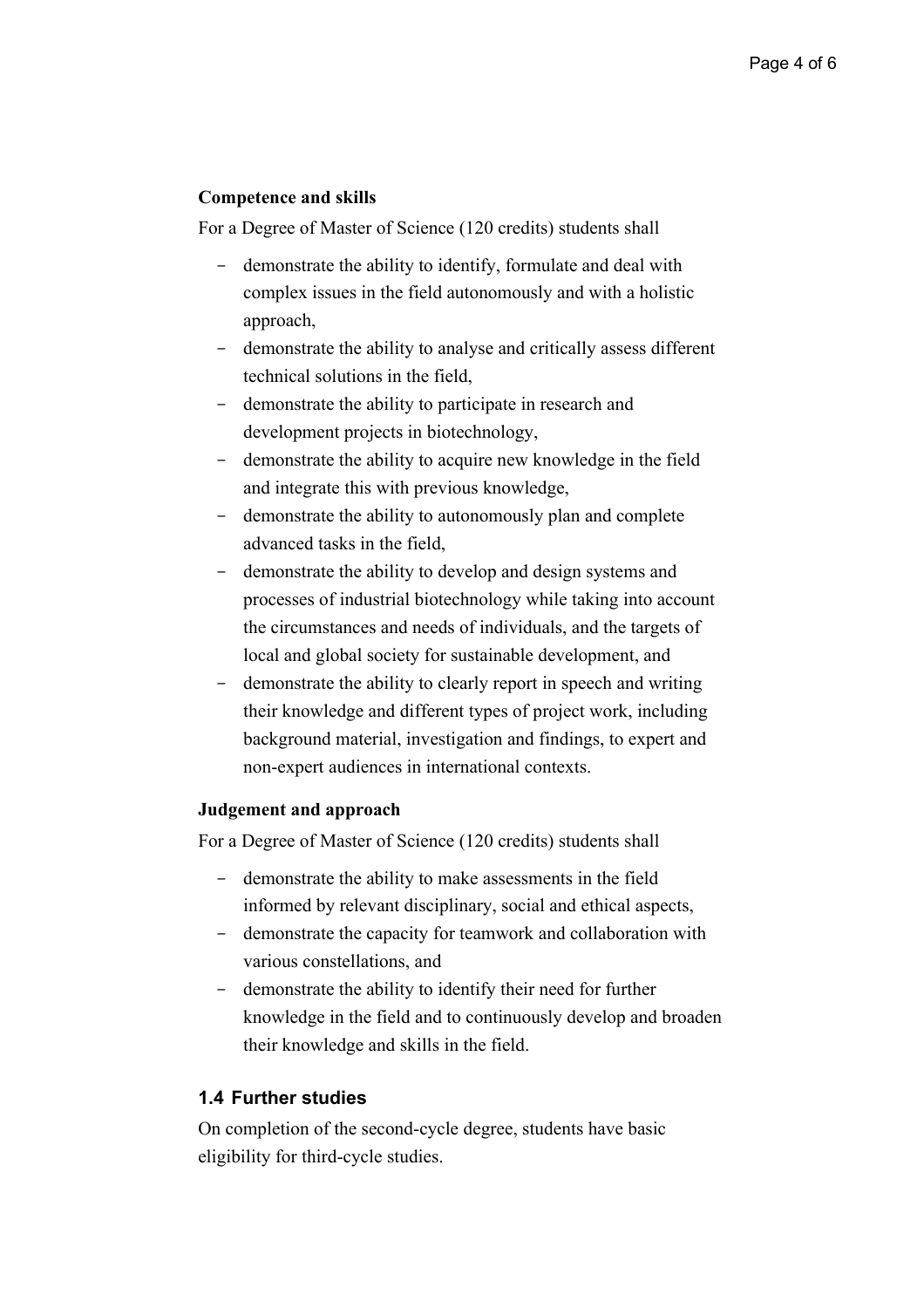# **2 Programme structure**

The program comprises 120 credits including 22.5 credits compulsory courses, 52.5 credits of elective-compulsory courses of which at least one is an advanced course in project/process and plant design, 15 credits of optional courses and a degree project of 30 credits. Each year, the programme is adapted to the specialisations in bioprocess technology and molecular biotechnology of the Engineering programme in Biotechnology. The range of courses offered is broadened to include relevant courses from the other specialisations.

#### **2.1 Courses**

The courses included in the programme are indicated in the timetable. In addition to these courses, students are entitled to accreditation of 7.5 credits of courses in Swedish (organised by Lund University for exchange students).

# **3 Specific admission requirements**

### **3.1 Admission requirements**

A Bachelor's degree in biotechnology, biochemical engineering, food technology or equivalent. Completed courses in mathematics/calculus and microbiology or biochemistry. English 6.

# **4 Degree**

#### **4.1 Degree requirements**

For a Degree of Master of Science (120 credits) students must successfully complete courses comprising 120 credits, including a degree project worth 30 credits, and 60 credits must be in the main field of study. 75 credits must be second-cycle credits, including the degree project.

#### **4.1.1 Degree project**

The degree projects included in the programme are listed in the timetable.